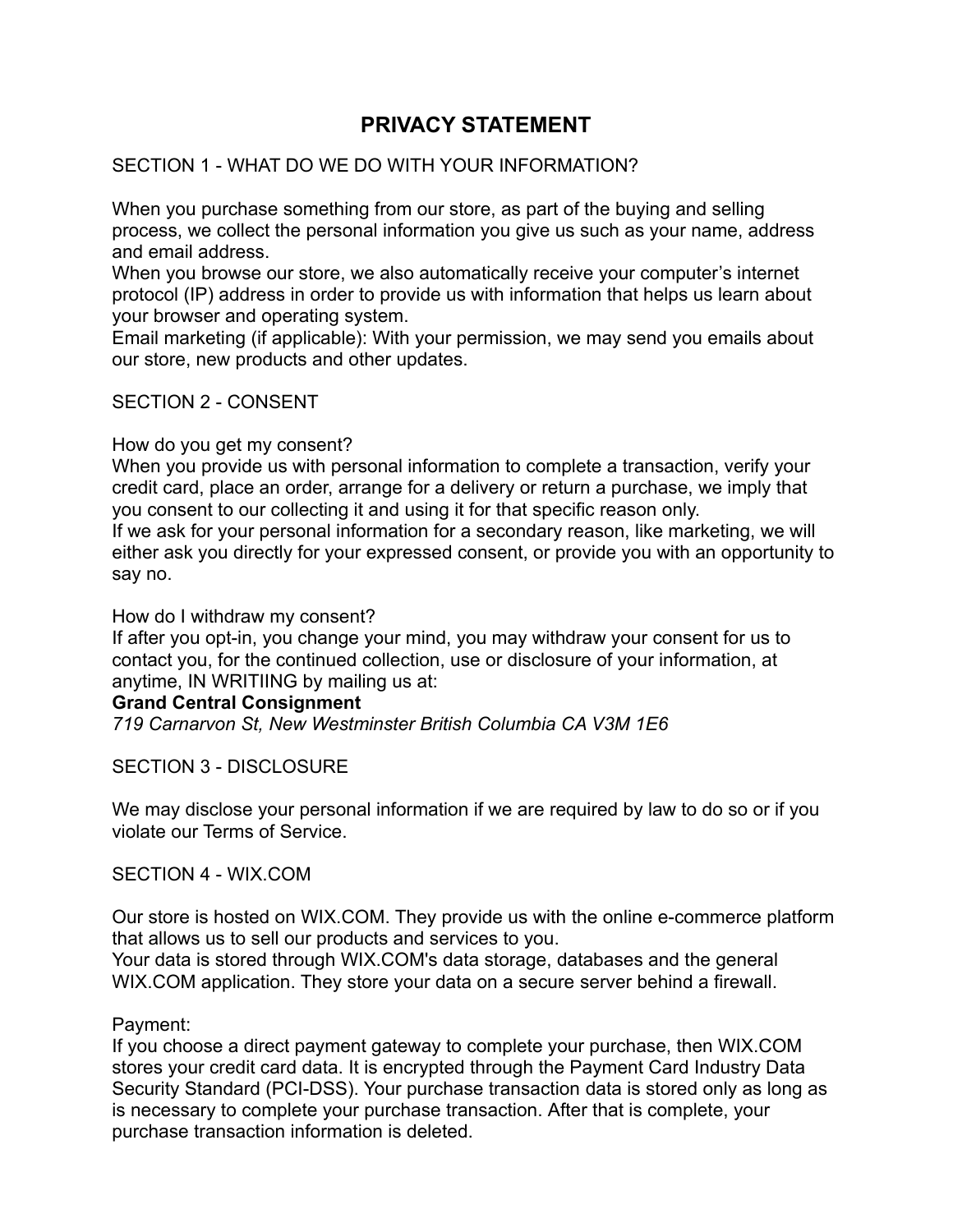All direct payment gateways adhere to the standards set by PCI-DSS as managed by the PCI Security Standards Council, which is a joint effort of brands like Visa, Mastercard, American Express and Discover.

PCI-DSS requirements help ensure the secure handling of credit card information by our store and its service providers.

For more insight, you may also want to read WIX.COM's Terms of Service (https://www.wix.com/legal/terms) or Privacy Statement

(https://www.wix.com/legal/privacy).

## SECTION 5 - THIRD-PARTY SERVICES

In general, the third-party providers used by us will only collect, use and disclose your information to the extent necessary to allow them to perform the services they provide to us.

However, certain third-party service providers, such as payment gateways and other payment transaction processors, have their own privacy policies in respect to the information we are required to provide to them for your purchase-related transactions. For these providers, we recommend that you read their privacy policies so you can understand the manner in which your personal information will be handled by these providers.

In particular, remember that certain providers may be located in or have facilities that are located a different jurisdiction than either you or us. So if you elect to proceed with a transaction that involves the services of a third-party service provider, then your information may become subject to the laws of the jurisdiction(s) in which that service provider or its facilities are located.

As an example, if you are located in Canada and your transaction is processed by a payment gateway located in the United States, then your personal information used in completing that transaction may be subject to disclosure under United States legislation, including the Patriot Act.

Once you leave our store's website or are redirected to a third-party website or application, you are no longer governed by this Privacy Policy or our website's Terms of Service.

Links

When you click on links on our store, they may direct you away from our site. We are not responsible for the privacy practices of other sites and encourage you to read their privacy statements.

## SECTION 6 - SECURITY

To protect your personal information, we take reasonable precautions and follow industry best practices to make sure it is not inappropriately lost, misused, accessed, disclosed, altered or destroyed.

If you provide us with your credit card information, the information is encrypted using secure socket layer technology (SSL) and stored with a AES-256 encryption. Although no method of transmission over the Internet or electronic storage is 100% secure, we follow all PCI-DSS requirements and implement additional generally accepted industry standards.